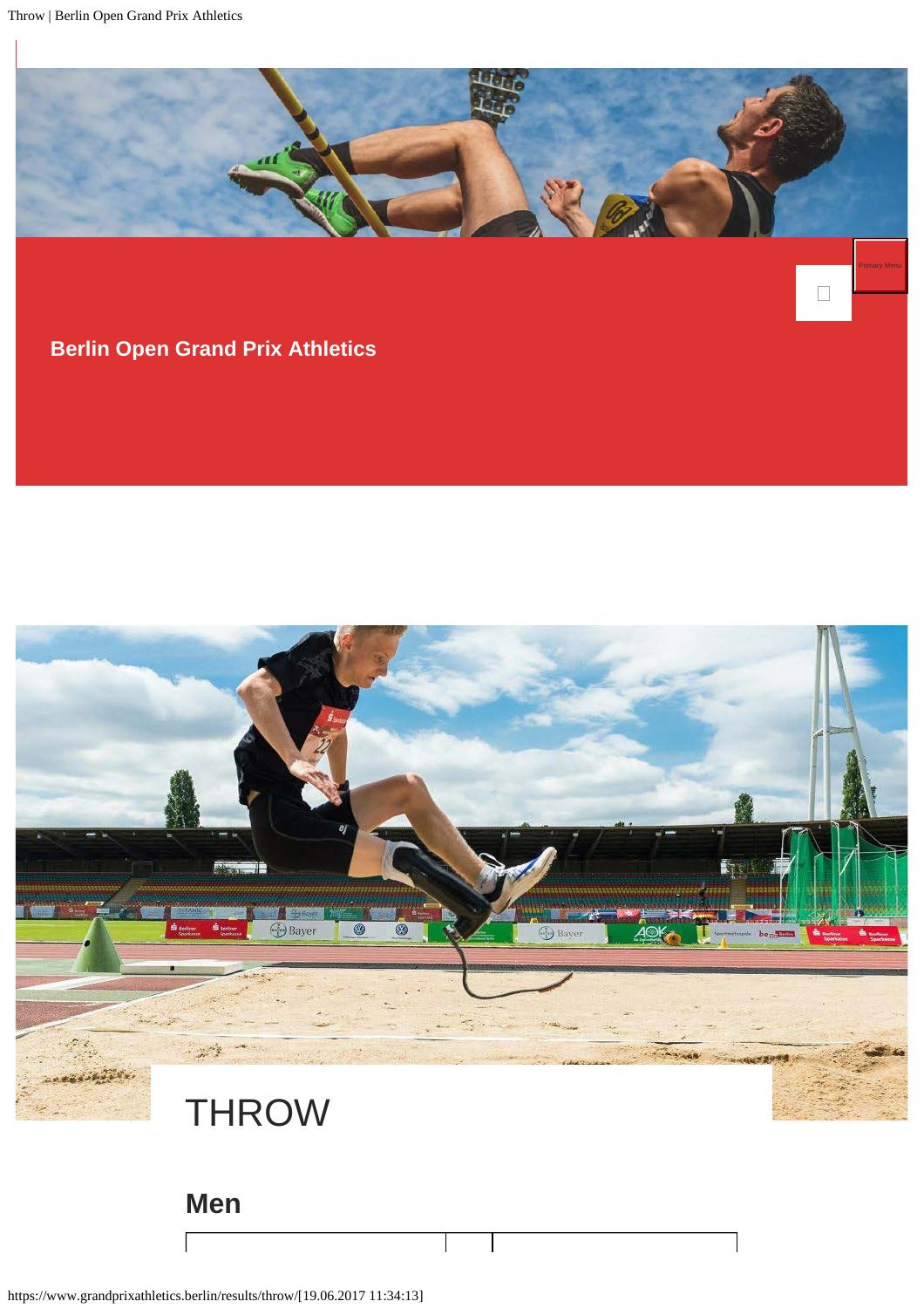**javelin men**  $\vert$  18.06.2017

final F40/41

| 1. | and Winner                      |       |       |             |       |       |  |
|----|---------------------------------|-------|-------|-------------|-------|-------|--|
|    | 41 Mester,<br><b>Mathias</b>    | 1986  |       | Germany     | 37,01 | m     |  |
|    | 35,40                           | 37,01 | X     | 35,66       | X     | X     |  |
| 2. | 40<br>Zonneveld,<br><b>Take</b> | 1997  |       | Netherlands | 31,74 | m     |  |
|    | 29,57                           | 29,82 | 28,69 | 31,74       | 26,93 | 31,13 |  |
| 3. | 41 Margoc,<br>Marek             | 1976  |       | Slovakia    | 30,59 | m     |  |
|    | 30,06                           | 30,42 | X     | X           | 30,59 | X     |  |
| 4. | 41<br>Oberscheidt,<br>Fabian    | 1990  |       | Germany     | 16,52 | m     |  |
|    | 13,80                           | 16,52 | 15,53 | 11,35       | 10,40 | 12,61 |  |
| 5. | 40 Heldt, Paul                  | 2000  |       | Germany     | 13,50 | m     |  |
|    | 13,50                           | 5,51  | 11,72 | 11,20       | 12,39 | 12,47 |  |

| javelin wheelchair men |  | 18.06.2017 |
|------------------------|--|------------|
|------------------------|--|------------|

final offen

| 1. | and Winner             |       |       |         |       |       |  |
|----|------------------------|-------|-------|---------|-------|-------|--|
|    | 34 Nouiri,<br>Azeddine | 1986  |       | Morocco | 27,20 | m     |  |
|    | 24,67                  | 26,49 | 25,99 | 26,39   | 27,20 | 25,81 |  |
| 2. | 34 Schade,<br>Paul     | 2000  |       | Germany | 20,86 | m     |  |
|    | 20,86                  | 18,53 | 20,64 | 19,45   | 19,86 | 20,23 |  |
| 3. | 34 Fischer,<br>Vincent | 1997  |       | Germany | 15,16 | m     |  |
|    | 14,82                  | 14,02 | 15,10 | X       | 15,16 | 13,72 |  |

https://www.grandprixathletics.berlin/results/throw/[19.06.2017 11:34:13]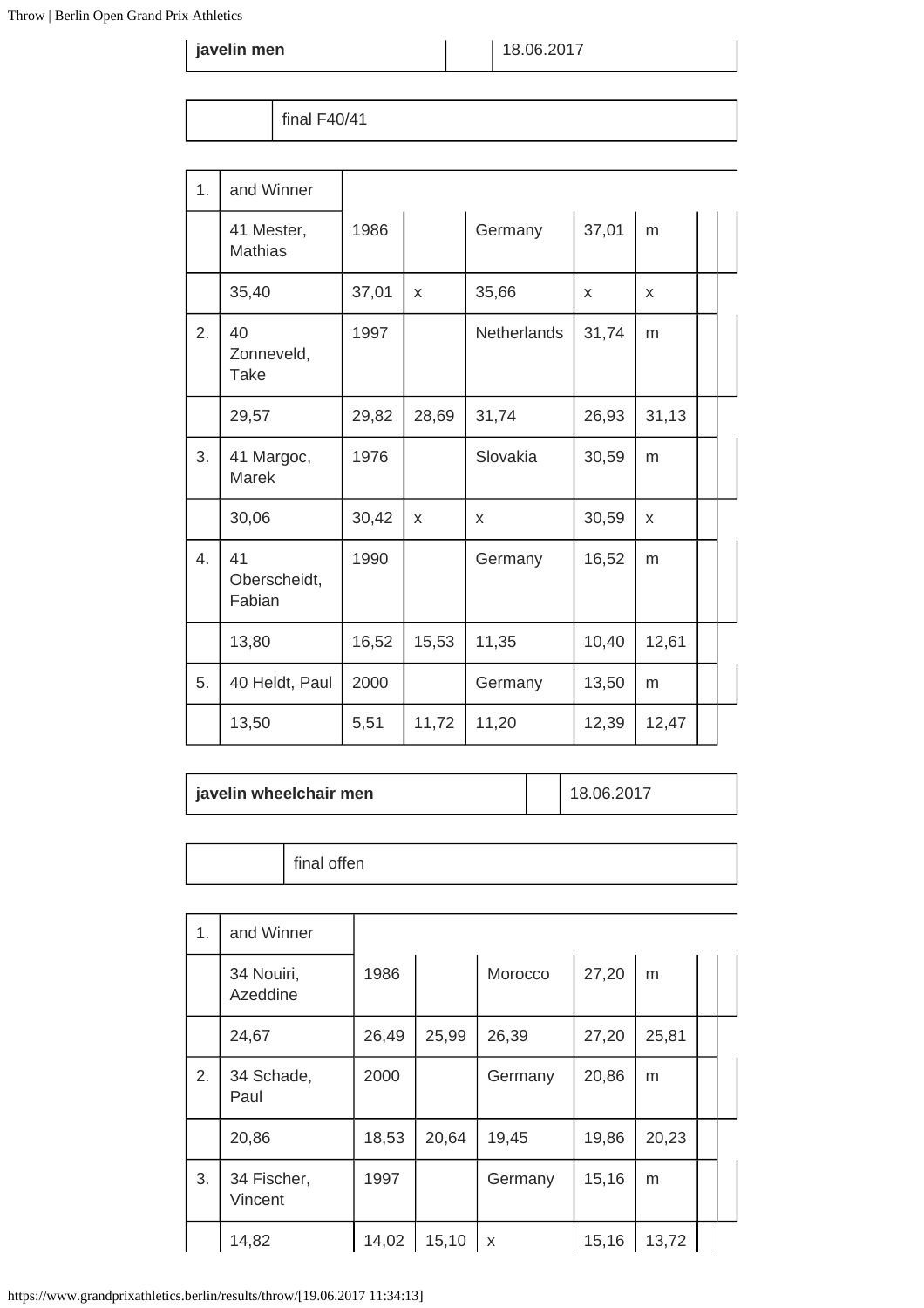| 4. | 54<br>Dobrowolski,<br>Marek | 1997 |       | Poland            | 12,23 | m    |  |
|----|-----------------------------|------|-------|-------------------|-------|------|--|
|    | 12,23                       | 9,19 | 10,58 | X                 | 10,13 | 9,99 |  |
| 5. | 33 Soun,<br><b>Bohumil</b>  | 1991 |       | Czech<br>Republic | 8,82  | m    |  |
|    | 7,74                        | 8,82 | X     | 8,62              | 8,75  | X    |  |
| 6. | 52 Urbanec,<br>Lukas        | 1979 |       | Czech<br>Republic | 6,83  | m    |  |
|    | 6,59                        | 6,28 | 6,83  | 6,52              | 6,71  | X    |  |

| javelin men |  | 8.06.2017 |
|-------------|--|-----------|
|-------------|--|-----------|

| 1. | and Winner                   |       |       |                   |       |       |  |
|----|------------------------------|-------|-------|-------------------|-------|-------|--|
|    | 42 Sveinsson,<br>Helgi       | 1979  |       | Iceland           | 52,99 | m     |  |
|    | 52,30                        | 48,82 | 51,01 | 52,82             | 52,99 | 51,23 |  |
| 2. | 38 Hamman,<br>Reinhardt      | 1990  |       | South<br>Africa   | 49,35 | m     |  |
|    | 48,37                        | 47,01 | 49,35 | X                 | X     | 46,27 |  |
| 3. | 12 Ulbricht,<br>Thomas       | 1985  |       | Germany           | 47,66 | m     |  |
|    | X                            | 43,27 | 45,49 | 45,93             | 47,66 | 42,77 |  |
| 4. | 38 Vratil, Petr              | 1983  |       | Czech<br>Republic | 44,22 | m     |  |
|    | 41,27                        | X     | 44,22 | X                 |       |       |  |
| 5. | 46 Lehmann,<br>Andreas       | 1978  |       | Germany           | 42,35 | m     |  |
|    | 42,35                        | 39,80 | 38,48 | 38,26             | 38,65 | 41,51 |  |
| 6. | 11 Genc,<br><b>Nusrettin</b> | 1968  |       | Turkey            | 27,56 | m     |  |
|    | 27,56                        | X     | 23,72 | x                 | 27,36 | X     |  |
| 7. | 46 Fuseini, Sali             | 1992  |       | Germany           | 17,92 | m     |  |
|    |                              |       |       |                   |       |       |  |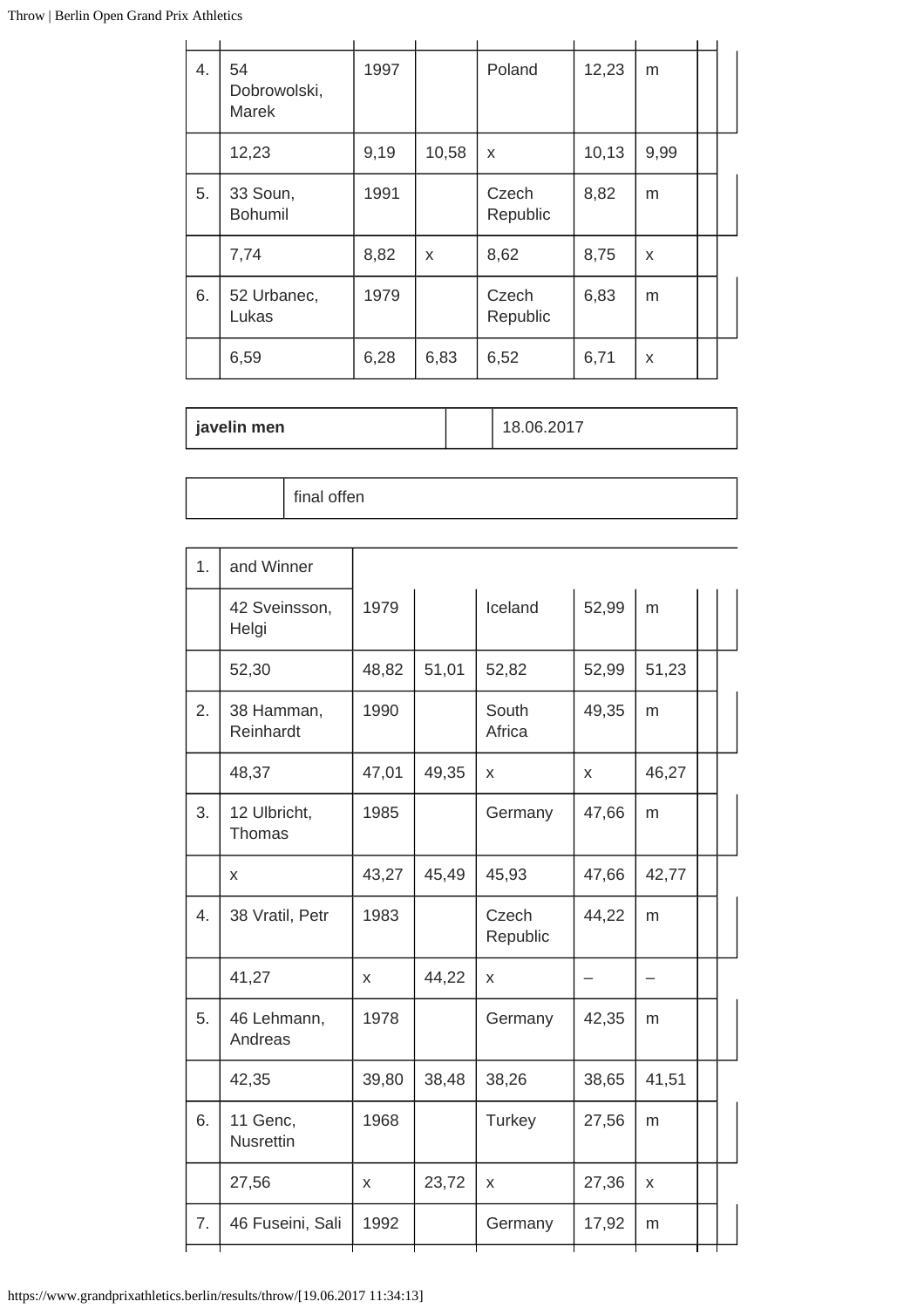| 16,76         | $17,28$ $\times$ | 17,92 | 14,44      | 15,77 |  |
|---------------|------------------|-------|------------|-------|--|
| 44<br>Sandeep | 1996             | India | <b>DNS</b> |       |  |
| 46, Devendra  | 1981             | India | <b>DNS</b> |       |  |

### **javelin wheelchair men**  $\left| \begin{array}{ccc} \end{array} \right|$  18.06.2017

final F55-57

| 1 <sub>1</sub> | and Winner                          |       |       |                                |            |       |  |
|----------------|-------------------------------------|-------|-------|--------------------------------|------------|-------|--|
|                | 56 Pereira<br>Leite, Julio<br>Cesar | 1981  |       | <b>Brazil</b>                  | 23,11      | m     |  |
|                | 20,75                               | 21,65 | 21,61 | 22,00                          | 22,29      | 23,11 |  |
| 2.             | 56 Klimes,<br>Jaroslav              | 1981  |       | Czech<br>Republic              | 15,69      | m     |  |
|                | 15,69                               | 15,58 | 14,64 | 14,38                          | 15,57      | 15,58 |  |
| 3.             | 57 Telicka,<br>Roman                | 1972  |       | Czech<br>Republic              | 14,40      | m     |  |
|                | 12,40                               | 14,40 | 12,91 | 12,89                          | 13,78      | X     |  |
|                | 57 Clinton Jr,<br>Robert            | 1970  |       | United<br>States of<br>America | <b>DNS</b> |       |  |
|                | 55 Younas,<br>Omair                 | 1996  |       | <b>United Arab</b><br>Emirates | <b>DNS</b> |       |  |
|                | 56 Spicher,<br>Raimund              | 1956  |       | Germany                        | <b>DNS</b> |       |  |

| discus wheelchair men |  | 18.06.2017 |
|-----------------------|--|------------|
|-----------------------|--|------------|

final F32/52-54

| 1. | and Winner      |       |       |               |       |       |  |
|----|-----------------|-------|-------|---------------|-------|-------|--|
|    | 52 Rocha, Andre | 1977  |       | <b>Brazil</b> | 23,24 | m     |  |
|    | 23,24           | 15,29 | 16,98 | 19,09         | 17,14 | 16,79 |  |
| 2. | 32 Serbus,      | 1985  |       | Czech         | 14,93 | m     |  |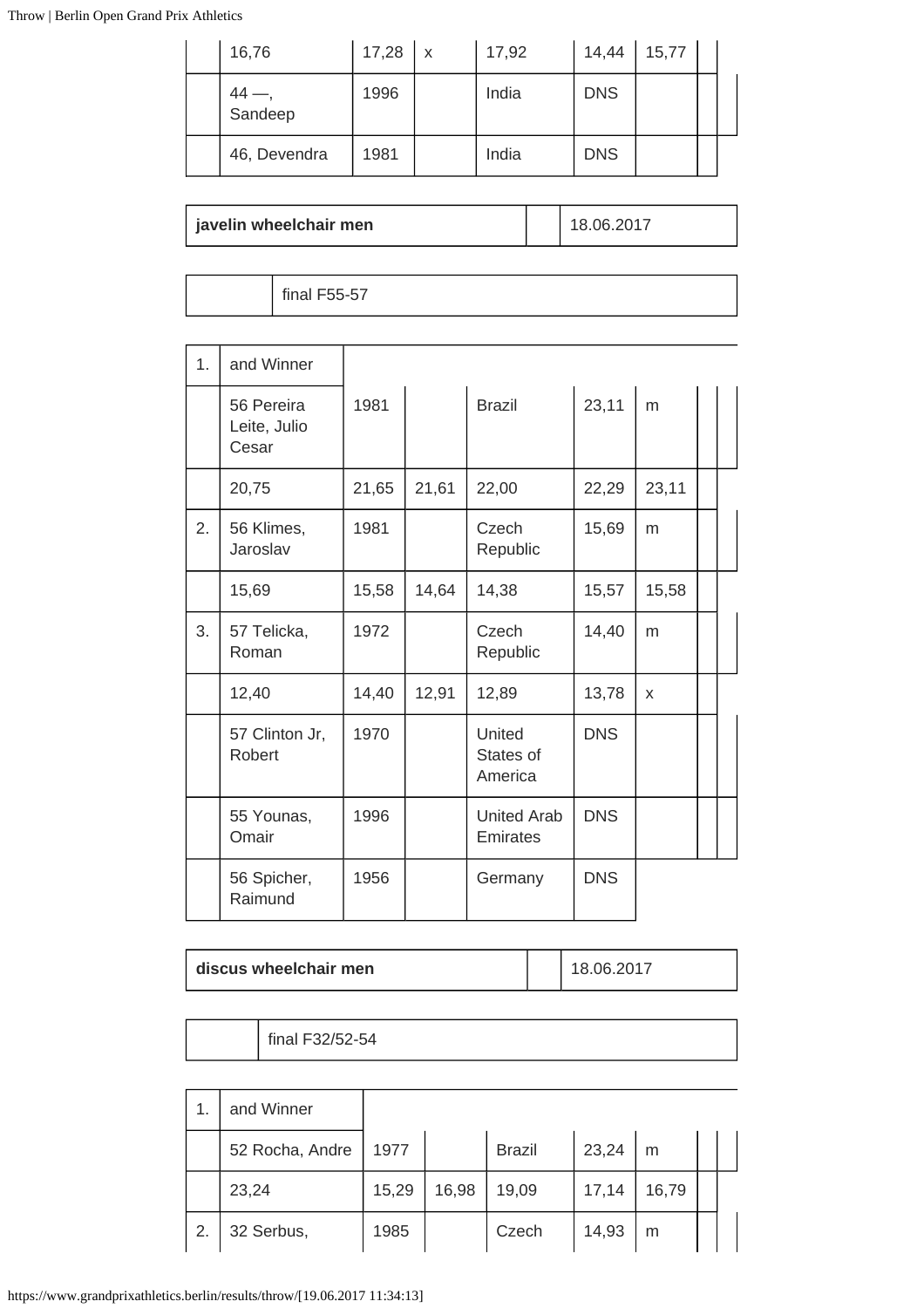|    | Frantisek                           |       |       | Republic          |            |       |  |
|----|-------------------------------------|-------|-------|-------------------|------------|-------|--|
|    | 14,93                               | 14,73 | 11,66 | 14,74             | 14,76      | 14,50 |  |
| 3. | 54 Dobrowolski,<br><b>Marek</b>     | 1997  |       | Poland            | 12,20      | m     |  |
|    | 11,13                               | 11,34 | 11,10 | 11,40             | 11,25      | 12,20 |  |
| 4. | 52 Konecny,<br>Vojtech              | 1992  |       | Czech<br>Republic | 12,10      | m     |  |
|    | 11,64                               | 10,36 | 11,34 | X                 | 11,12      | 12,10 |  |
| 5. | 52 Urbanec,<br>Lukas                | 1979  |       | Czech<br>Republic | 9,21       | m     |  |
|    | 8,97                                | 9,21  | X     | 9,18              | 0,85       | 9,14  |  |
|    | 52 Imianowski,<br>Adrian            | 1992  |       | Poland            | <b>DNS</b> |       |  |
|    | 32<br>Konstantinidis,<br>Athanasios | 1970  |       | Greece            | <b>DNS</b> |       |  |

| discus wheelchair men | 18.06.2017 |
|-----------------------|------------|
|                       |            |

final T/F34

| 1. | and Winner             |       |       |              |            |       |  |
|----|------------------------|-------|-------|--------------|------------|-------|--|
|    | 34 Fischer,<br>Vincent | 1997  |       | Germany      | 22,59      | m     |  |
|    | 22,41                  | 22,59 | 21,63 | X            | 20,25      | 18,71 |  |
| 2. | 34 Nouiri,<br>Azeddine | 1986  |       | Morocco      | 22,39      | m     |  |
|    | 20,11                  | 21,75 | 22,39 | $\mathsf{x}$ | X          | X     |  |
| 3. | 34 Schade, Paul        | 2000  |       | Germany      | 17,06      | m     |  |
|    | 15,87                  | 17,06 | 16,85 | 15,21        | 16,20      | X     |  |
|    | 34 Glab, Michal        | 1992  |       | Poland       | <b>DNS</b> |       |  |

| shot put men | 18.06.2017 |  |
|--------------|------------|--|
|--------------|------------|--|

final F36-38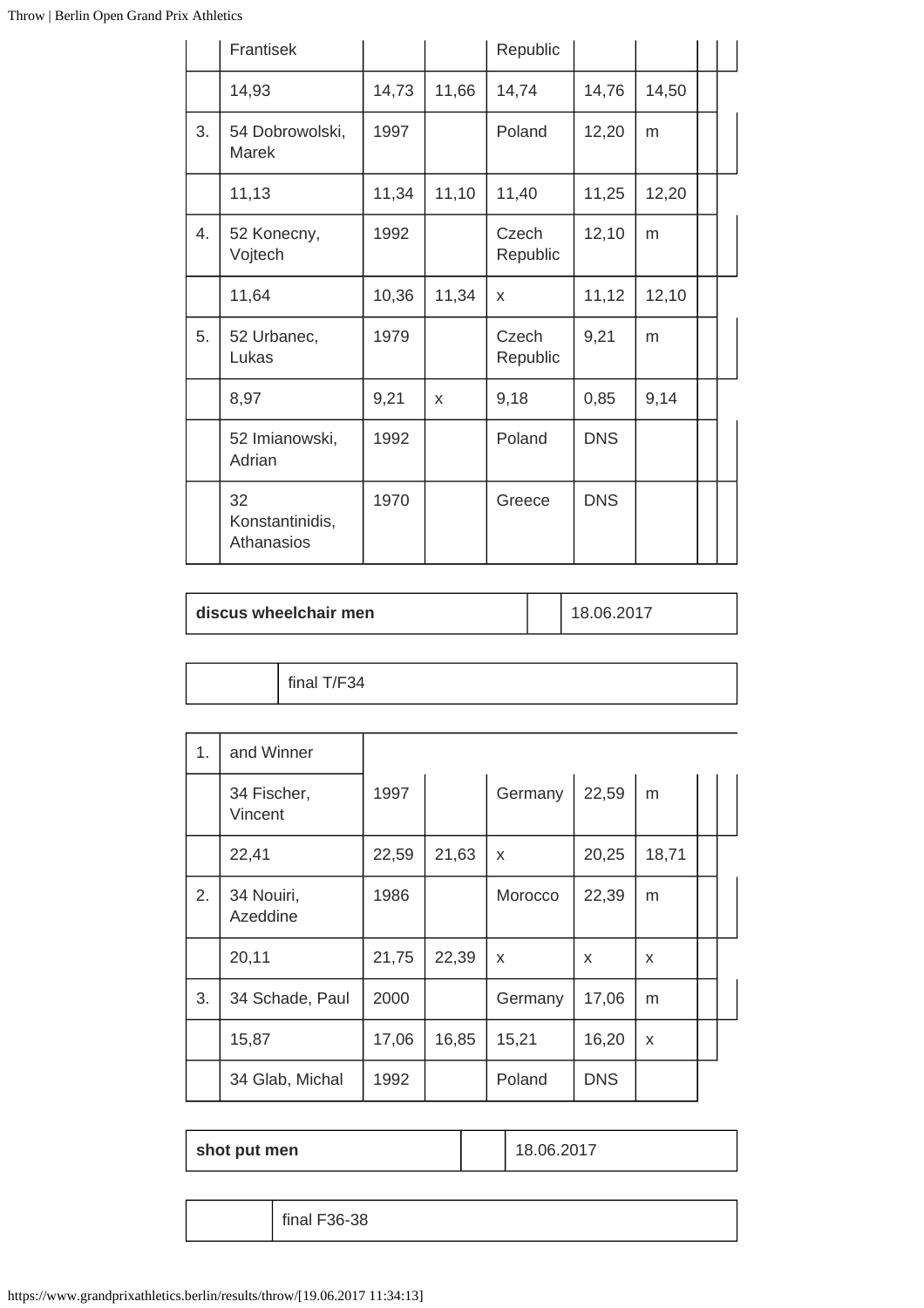| 1. | and Winner                |       |   |                   |            |       |  |
|----|---------------------------|-------|---|-------------------|------------|-------|--|
|    | 36 Dietz,<br>Sebastian    | 1985  |   | Germany           | 15,23      | m     |  |
|    | 13,70                     | 14,55 | X | X                 | 14,89      | 15,23 |  |
| 2. | 38 Vratil, Petr           | 1983  |   | Czech<br>Republic | 10,85      | m     |  |
|    | 10,85                     | X     | X | X                 | X          | X     |  |
| 3. | 37 Pallag, Michal         | 1989  |   | Czech<br>Republic | 10,37      | m     |  |
|    | 9,76                      | 10,14 | X | 10,37             | X          | 9,95  |  |
|    | 37 Blatkiewicz,<br>Tomasz | 1972  |   | Poland            | <b>DNS</b> |       |  |

| shot put men |  |  |
|--------------|--|--|

**shot put men** 18.06.2017

final F40/41

| 1. | and Winner                       |       |      |         |            |       |  |
|----|----------------------------------|-------|------|---------|------------|-------|--|
|    | 41 Kappel, Niko                  | 1995  |      | Germany | 12,99      | m     |  |
|    | 12,69                            | 12,71 | X    | 12,90   | X          | 12,99 |  |
| 2. | 40 Sloup, Matija                 | 1996  |      | Croatia | 9,39       | m     |  |
|    | 9,24                             | 9,39  | 9,29 | X       | 9,00       | X     |  |
| 3. | 41 Oberscheidt,<br>Fabian        | 1990  |      | Germany | 5,91       | m     |  |
|    | 5,56                             | 5,38  | 5,89 | 5,91    | 5,65       | 5,19  |  |
| 4. | 40 Heldt, Paul                   | 2000  |      | Germany | 4,99       | m     |  |
|    | 4,02                             | 4,75  | 4,78 | 4,99    | 4,60       | 4,70  |  |
|    | 41 Tyszkowski,<br><b>Bartosz</b> | 1994  |      | Poland  | <b>DNS</b> |       |  |

| discus wheelchair men |
|-----------------------|
|-----------------------|

**discus wheelchair men** 18.06.2017

final F55-57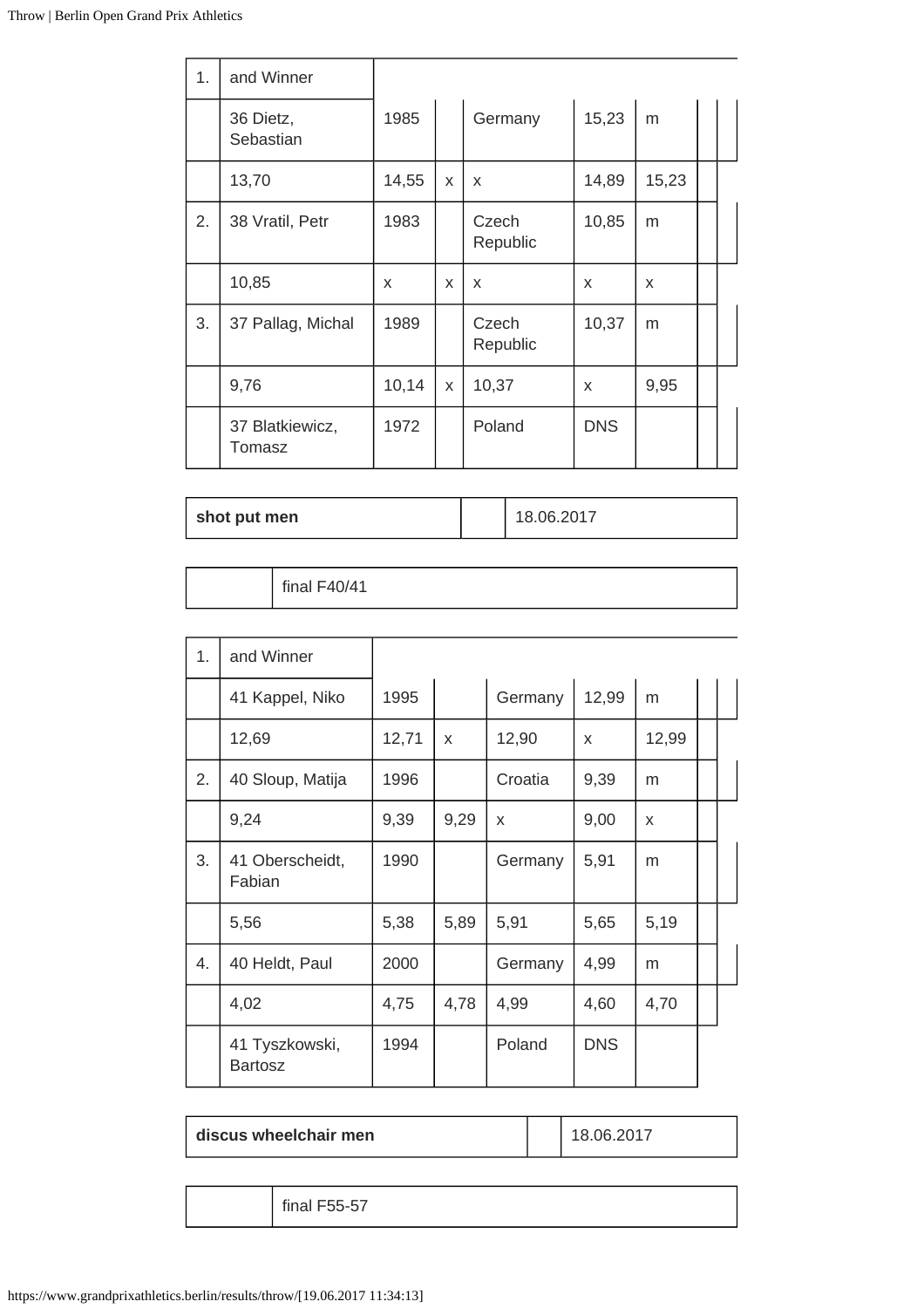| 1. | and Winner                          |       |       |                                |       |           |  |
|----|-------------------------------------|-------|-------|--------------------------------|-------|-----------|--|
|    | 57 Petkovic,<br>Miroslav            | 1983  |       | Croatia                        | 41,65 | m         |  |
|    | X                                   | 41,45 | 41,65 | 41,10                          | 40,83 | 29,41     |  |
| 2. | 57 Petrous,<br>Jaroslav             | 1977  |       | Czech<br>Republic              | 39,12 | m         |  |
|    | 39,12                               | 36,84 | X     | X                              | 34,35 | X         |  |
| 3. | 56 Tzounis,<br>Konstantinos         | 1991  |       | Greece                         | 25,74 | m         |  |
|    | 24,66                               | 22,26 | x     | 25,74                          | 24,64 | 24,40     |  |
| 4. | 56 Spicher,<br>Raimund              | 1956  |       | Germany                        | 25,65 | m         |  |
|    | 25,10                               | X     | 25,36 | 25,43                          | 25,65 | 25,03     |  |
| 5. | 56 Pereira<br>Leite, Julio<br>Cesar | 1981  |       | <b>Brazil</b>                  | 21,95 | m         |  |
|    | 21,22                               | 20,68 | 21,15 | 21,95                          | 20,80 | 20,56     |  |
| 6. | 56 Klimes,<br>Jaroslav              | 1981  |       | Czech<br>Republic              | 16,67 | m         |  |
|    | 12,82                               | 14,38 | x     | 15,42                          | 14,89 | 16,67     |  |
| 7. | 55 Ruocas,<br>Donatas               | 1980  |       | Lithuania                      | 15,83 | ${\sf m}$ |  |
|    | 15,30                               | X     | 15,83 | 15,59                          | 13,88 | 15,75     |  |
| 8. | 57 Telicka,<br>Roman                | 1972  |       | Czech<br>Republic              | 13,72 | m         |  |
|    | 13,48                               | 13,72 | 13,60 | 13,46                          | 13,02 | 13,59     |  |
|    | 57 Clinton Jr,<br>Robert            | 1970  |       | United<br>States of<br>America | SO    |           |  |
|    | 55 Younas,<br>Omair                 | 1996  |       | United<br>Arab<br>Emirates     | SO    |           |  |

| shot put men |  |
|--------------|--|
|--------------|--|

**shot put men** 18.06.2017

final F11/12/42-47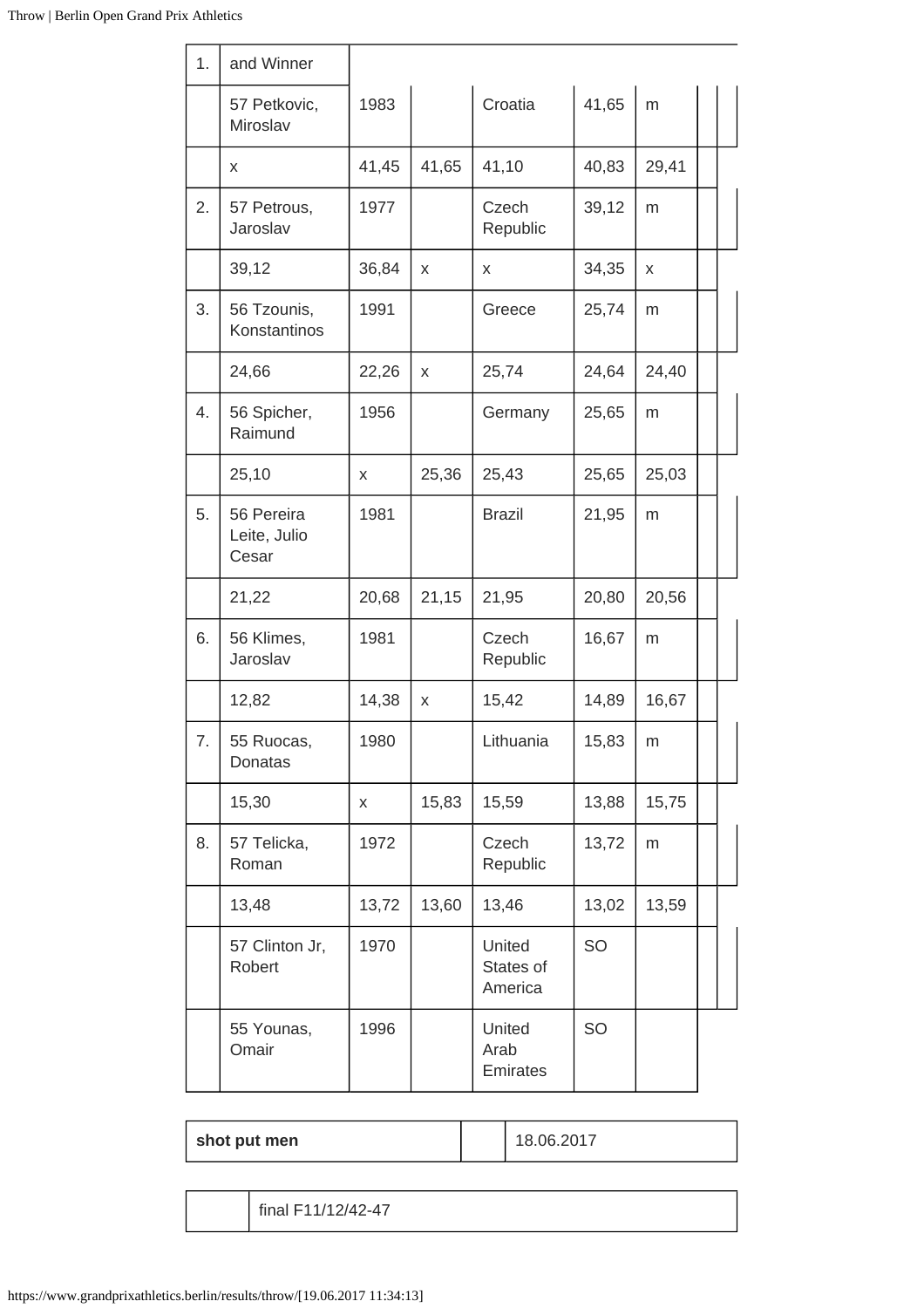| 1. | and Winner                 |       |       |            |            |       |  |
|----|----------------------------|-------|-------|------------|------------|-------|--|
|    | 44 Katanusic,<br>Ivan      | 1991  |       | Croatia    | 15,61      | m     |  |
|    | X                          | 14,69 | 14,84 | 15,14      | 15,61      | 15,35 |  |
| 2. | 12 Vucic,<br>Miljenko      | 1981  |       | Croatia    | 14,29      | m     |  |
|    | 12,97                      | 13,65 | X     | 14,29      | 13,80      | 13,63 |  |
| 3. | 42<br>Tinnemeier,<br>Frank | 1972  |       | Germany    | 13,94      | m     |  |
|    | 12,17                      | 12,62 | 13,15 | 13,61      | 13,51      | 13,94 |  |
| 4. | 42<br>Habscheid,<br>Tom    | 1986  |       | Luxembourg | 13,24      | m     |  |
|    | 12,90                      | 13,14 | X     | X          | 13,24      | 12,97 |  |
| 5. | 42 Tomic,<br>Mladen        | 1976  |       | Croatia    | 11,75      | m     |  |
|    | X                          | 11,40 | 11,70 | X          | 11,75      | X     |  |
| 6. | 12 Bernard,<br>Lorenzo     | 1997  |       | Italy      | 9,17       | m     |  |
|    | 9,17                       | 8,78  | X     | 8,48       | 8,90       | 8,78  |  |
| 7. | 46 Fuseini,<br>Sali        | 1992  |       | Germany    | 7,28       | m     |  |
|    | 6,43                       | 6,19  | 7,01  | 6,87       | 7,28       | 7,16  |  |
|    | 46, Devendra               | 1981  |       | India      | <b>DNS</b> |       |  |

| club 397g men |  | 7.06.2017 |
|---------------|--|-----------|
|---------------|--|-----------|

|  | final offen |
|--|-------------|
|--|-------------|

|    | and Winner              |       |       |                   |       |       |  |
|----|-------------------------|-------|-------|-------------------|-------|-------|--|
|    | 51 Zach, Martin         | 1985  |       | Czech<br>Republic | 27,95 | m     |  |
|    | 23,91                   | 23,92 | 24,40 | 25,45             | 27,95 | 27,53 |  |
| 2. | 32 Serbus,<br>Frantisek | 1985  |       | Czech<br>Republic | 27,44 | m     |  |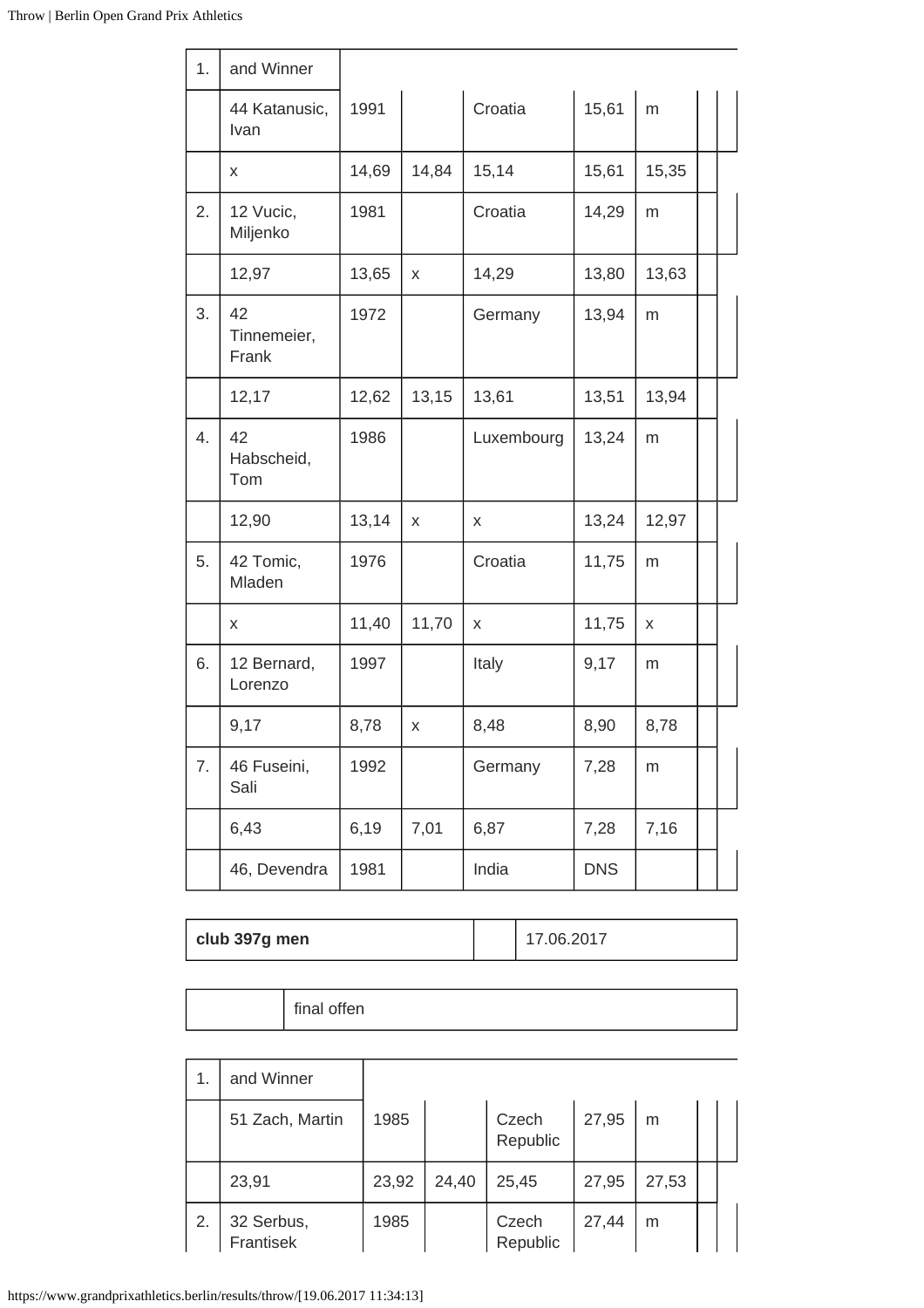|    | 25,96                               | 27,10 | 26,80 | 26,41             | 25,83      | 27,44 |  |
|----|-------------------------------------|-------|-------|-------------------|------------|-------|--|
| 3. | 51 Enge, Michal                     | 1985  |       | Czech<br>Republic | 24,58      | m     |  |
|    | 22,25                               | 22,92 | 22,35 | 23,11             | 24,58      | X     |  |
|    | 32<br>Konstantinidis,<br>Athanasios | 1970  |       | Greece            | <b>DNS</b> |       |  |

| shot put wheelch men |  | 117.06.2017 |
|----------------------|--|-------------|
|----------------------|--|-------------|

| 1. | and Winner                |      |      |                                |            |      |  |
|----|---------------------------|------|------|--------------------------------|------------|------|--|
|    | 34 Nouiri,<br>Azeddine    | 1986 |      | Morocco                        | 9,91       | m    |  |
|    | 9,91                      | 9,67 | 9,69 | 9,41                           | 9,22       | 9,75 |  |
| 2. | 34 Schade,<br>Paul        | 2000 |      | Germany                        | 6,39       | m    |  |
|    | 6,20                      | 6,39 | 6,26 | 6,11                           | 6,19       | 6,27 |  |
| 3. | 34 Fischer,<br>Vincent    | 1997 |      | Germany                        | 5,46       | m    |  |
|    | 5,23                      | 5,46 | 5,14 | 5,25                           | 5,22       | 5,45 |  |
|    | 34 Stefanidis,<br>Lazaros | 1957 |      | Greece                         | <b>DNS</b> |      |  |
|    |                           |      |      |                                |            |      |  |
|    | 34 Hussain, Ali           | 2000 |      | <b>United Arab</b><br>Emirates | <b>DNS</b> |      |  |

| shot put wheelch men | 17.06.2017 |
|----------------------|------------|
|                      |            |

final F54-57

| and Winner                  |      |        |      |   |  |
|-----------------------------|------|--------|------|---|--|
| 56 Tzounis,<br>Konstantinos | 1991 | Greece | 7,83 | m |  |
|                             |      |        |      |   |  |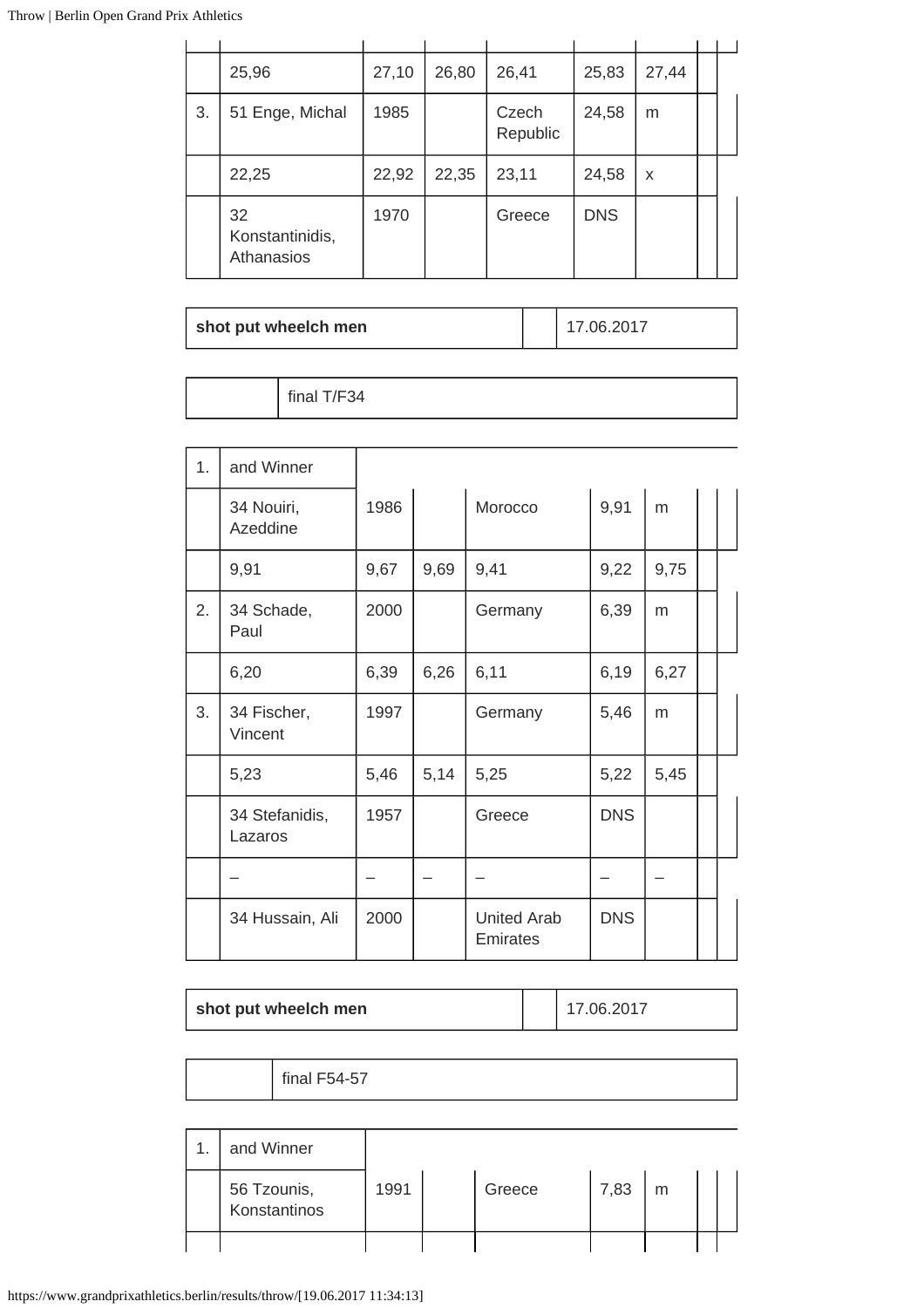|    | 6,87                                    | 6,74 | 6,82 | 6,96                           | 6,81       | 7,83 |  |
|----|-----------------------------------------|------|------|--------------------------------|------------|------|--|
| 2. | 56 Pereira Leite,<br><b>Julio Cesar</b> | 1981 |      | <b>Brazil</b>                  | 7,77       | m    |  |
|    | 7,54                                    | 7,69 | 7,67 | 7,50                           | 7,59       | 7,77 |  |
| 3. | 56 Klimes,<br>Jaroslav                  | 1981 |      | Czech<br>Republic              | 7,72       | m    |  |
|    | 7,10                                    | 7,72 | 7,41 | 7,35                           | 7,66       | 7,51 |  |
| 4. | 55 Ruocas,<br>Donatas                   | 1980 |      | Lithuania                      | 6,41       | m    |  |
|    | 6,19                                    | 6,39 | 6,38 | 6,20                           | 6,41       | 6,30 |  |
| 5. | 57 Telicka,<br>Roman                    | 1972 |      | Czech<br>Republic              | 6,15       | m    |  |
|    | 6,06                                    | 6,13 | 6,01 | 5,88                           | 6,15       | 5,87 |  |
|    | 57 Clinton Jr,<br>Robert                | 1970 |      | United<br>States of<br>America | <b>DNS</b> |      |  |

| shot put wheelch men |  | 17.06.2017 |
|----------------------|--|------------|
|----------------------|--|------------|

final F32/33/52/53

| 1. | and Winner                       |      |      |                   |            |      |  |
|----|----------------------------------|------|------|-------------------|------------|------|--|
|    | 52 Rocha, Andre                  | 1977 |      | <b>Brazil</b>     | 11,60      | m    |  |
|    | 11,60                            | 8,97 |      |                   |            |      |  |
| 2. | 33 Soun, Bohumil                 | 1991 |      | Czech<br>Republic | 5,12       | m    |  |
|    | 5,02                             | 4,91 | 4,38 | 4,89              | 5,02       | 5,12 |  |
| 3. | 52 Konecny,<br>Vojtech           | 1992 |      | Czech<br>Republic | 4,93       | m    |  |
|    | 3,61                             | 2,59 | 3,66 | 4,93              | 3,49       | 4,92 |  |
| 4. | 52 Urbanec, Lukas                | 1979 |      | Czech<br>Republic | 4,37       | m    |  |
|    | 4,24                             | 2,99 | 3,76 | 4,21              | 4,37       | 4,29 |  |
|    | 32 Konstantinidis,<br>Athanasios | 1970 |      | Greece            | <b>DNS</b> |      |  |
|    |                                  |      |      |                   |            |      |  |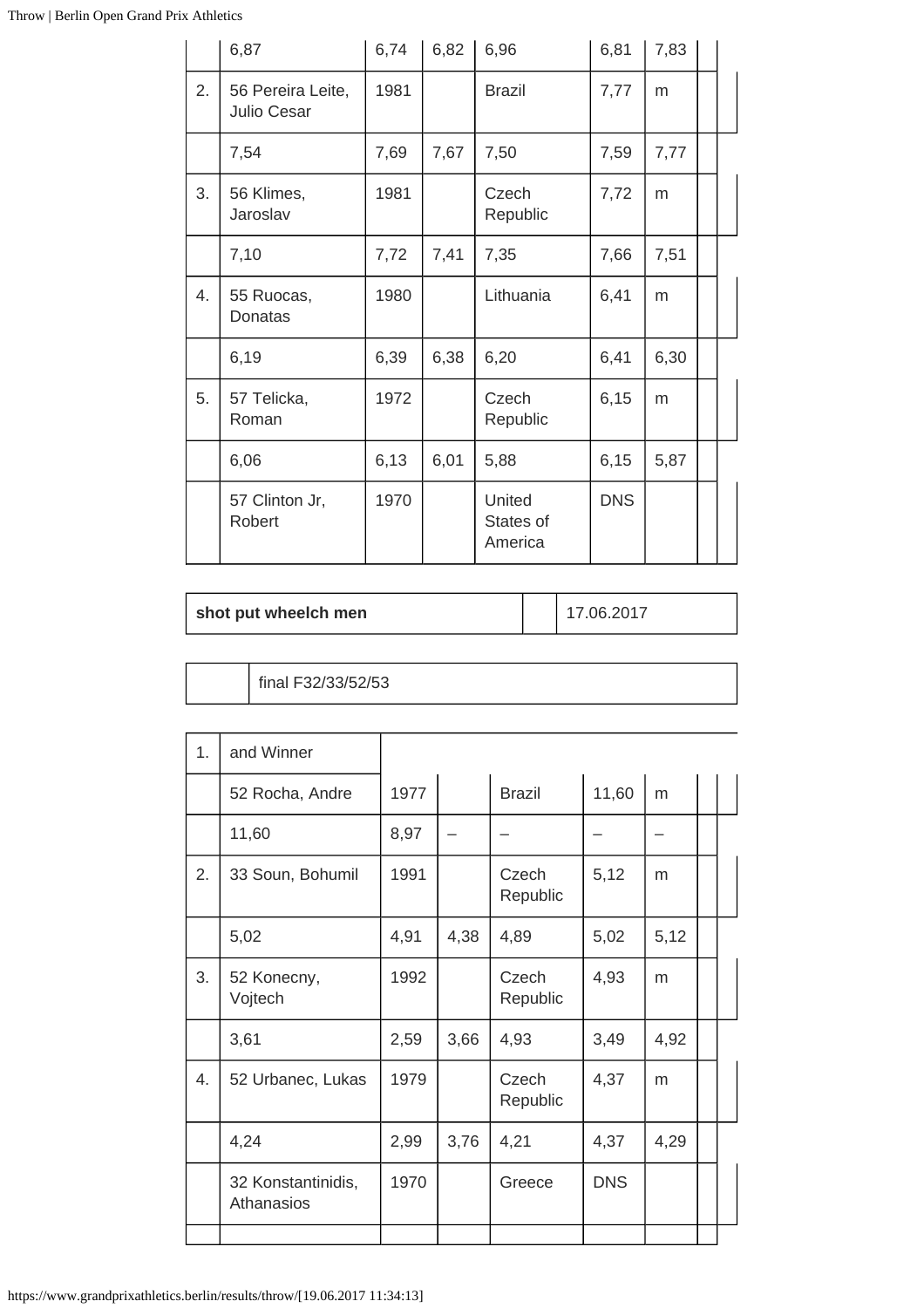|  | discus men |
|--|------------|
|  |            |

### **discus men** 17.06.2017

| 1. | and Winner                      |       |       |                   |       |       |  |
|----|---------------------------------|-------|-------|-------------------|-------|-------|--|
|    | 44<br>Katanusic,<br>Ivan        | 1991  |       | Croatia           | 54,33 | m     |  |
|    | 54,18                           | 54,33 | 54,01 | 51,80             | X     | 53,01 |  |
| 2. | 42<br>Habscheid,<br>Tom         | 1986  |       | Luxembourg        | 42,21 | m     |  |
|    | X                               | 39,06 | 42,21 | X                 | x     | x     |  |
| 3. | 37 Pallag,<br>Michal            | 1989  |       | Czech<br>Republic | 31,99 | m     |  |
|    | X                               | X     | 31,99 | X                 | 31,26 | 30,45 |  |
| 4. | 12 Bernard,<br>Lorenzo          | 1997  |       | Italy             | 25,92 | m     |  |
|    | 25,77                           | 25,92 | X     | 25,87             | X     | 17,61 |  |
| 5. | 40 Sloup,<br>Matija             | 1996  |       | Croatia           | 24,60 | m     |  |
|    | 23,72                           | 24,52 | X     | 24,51             | X     | 24,60 |  |
| 6. | 40<br>Zonneveld,<br><b>Take</b> | 1997  |       | Netherlands       | 22,93 | m     |  |
|    | 22,89                           | 22,86 | X     | 17,76             | 18,09 | 22,93 |  |
| 7. | 46 Fuseini,<br>Sali             | 1992  |       | Germany           | 18,78 | m     |  |
|    | 12,95                           | 13,30 | 17,21 | 17,36             | X     | 18,78 |  |
| 8. | 41<br>Oberscheidt,<br>Fabian    | 1990  |       | Germany           | 14,43 | m     |  |
|    | 14,43                           | 13,07 | 13,24 | 11,66             | 12,94 | 13,63 |  |
| 9. | 40 Heldt,<br>Paul               | 2000  |       | Germany           | 13,89 | m     |  |
|    | 12,72                           | 12,65 | 12,98 | 12,30             | 13,89 | X     |  |
|    |                                 |       |       |                   |       |       |  |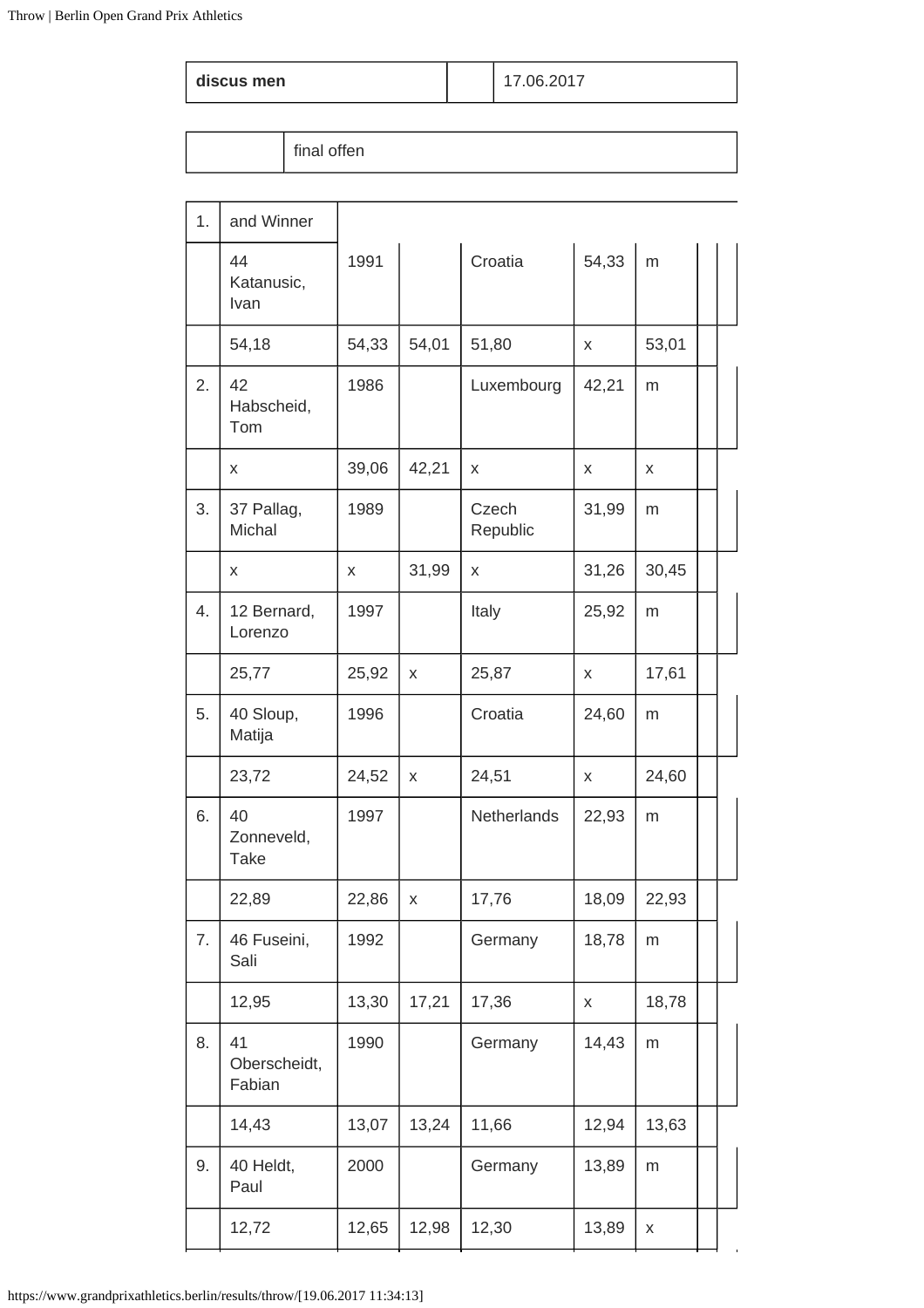| 37 Abbad Ali,<br>Abbad       | 1992 | <b>United Arab</b><br><b>Emirates</b> | <b>DNS</b> |  |  |
|------------------------------|------|---------------------------------------|------------|--|--|
|                              |      |                                       |            |  |  |
| 37<br>Blatkiewicz,<br>Tomasz | 1972 | Poland                                | <b>DNS</b> |  |  |
|                              |      |                                       |            |  |  |
| 46,<br>Devendra              | 1981 | India                                 | <b>DNS</b> |  |  |

# **Women**

|  | javelin women |  |  |
|--|---------------|--|--|
|--|---------------|--|--|

|  | $\cdots$<br>----<br>$\sim$<br>eп<br>$\blacksquare$<br>◡<br>. |
|--|--------------------------------------------------------------|
|--|--------------------------------------------------------------|

| 1. | 44 Simonova,<br>Martina | 1988  |       | Czech<br>Republic | 24,91 | m     |  |
|----|-------------------------|-------|-------|-------------------|-------|-------|--|
|    | 22,08                   | X     | 23,75 | 20,64             | X     | 24,91 |  |
| 2. | 13 Demirkapu,<br>Serap  | 2000  |       | <b>Turkey</b>     | 20,43 | m     |  |
|    | 17,97                   | 17,76 | 18,78 | 19,54             | 20,43 | 19,80 |  |

| $C_{\text{max}}$<br>en<br>111101<br>.<br>- |
|--------------------------------------------|

| 1. | and Winner               |       |       |                 |       |       |  |
|----|--------------------------|-------|-------|-----------------|-------|-------|--|
|    | 56 Willing,<br>Martina   | 1959  |       | Germany         | 21,45 | m     |  |
|    | 21,45                    | 20,71 | X     | 21,08           | 20,17 | 21,21 |  |
| 2. | 54 Situ,<br>Ntombizanele | 1971  |       | South<br>Africa | 18,00 | m     |  |
|    | 17,44                    | 17,87 | X     | 18,00           | X     | X     |  |
| 3. | 34 Herrmann,<br>Frances  | 1989  |       | Germany         | 16,10 | m     |  |
|    | 16,10                    | 15,46 | 15,80 | 15,87           | 15,85 | 15,69 |  |
|    |                          |       |       |                 |       |       |  |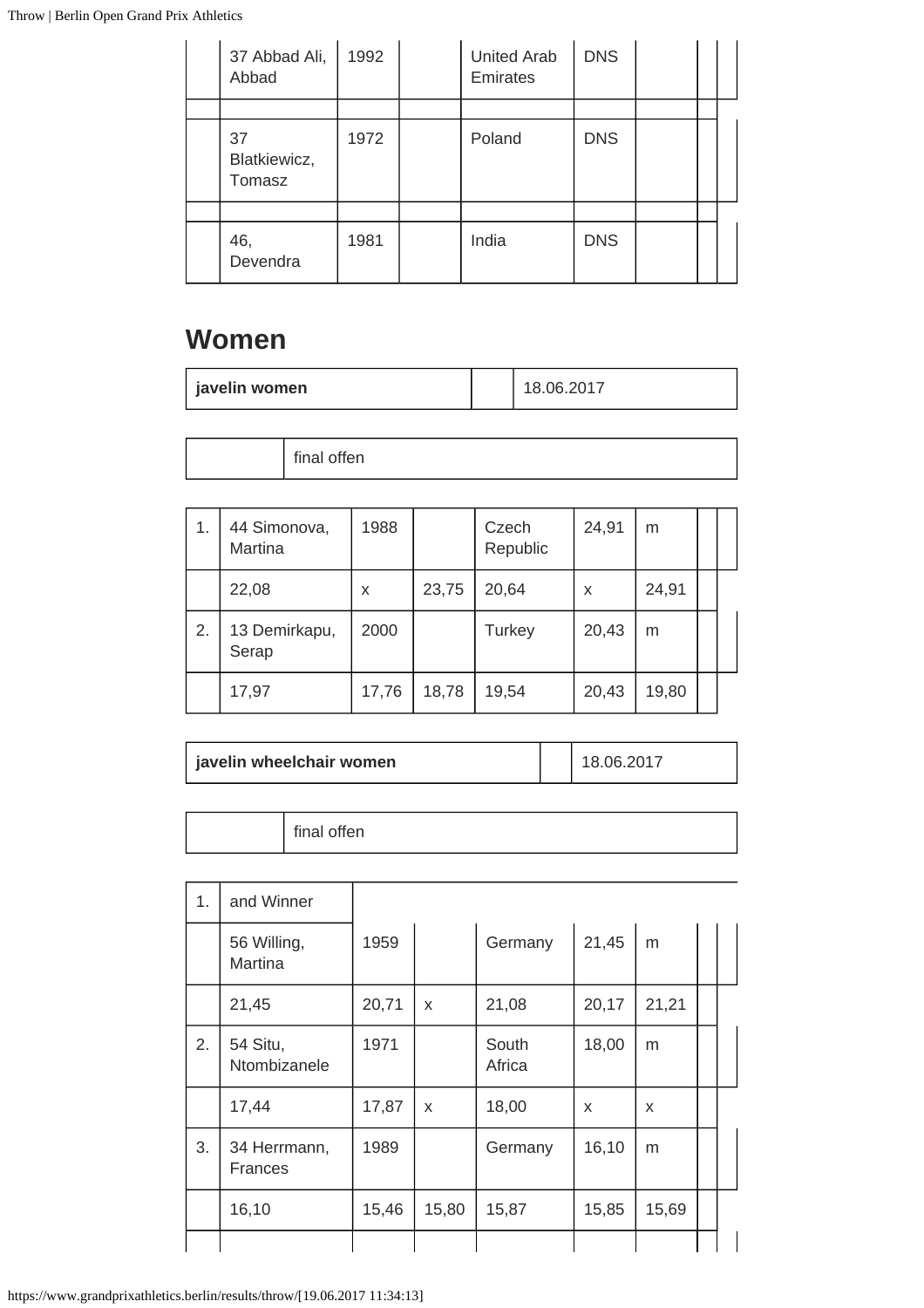| 4. | 55 Novakova,<br>Katerina            | 1997  |       | Czech<br>Republic          | 11,09      | m    |  |
|----|-------------------------------------|-------|-------|----------------------------|------------|------|--|
|    | 9,55                                | 10,91 | 11,09 | X                          | 9,53       | 9,07 |  |
| 5. | 54 Mosovska,<br><b>Rozalie Nike</b> | 2002  |       | Czech<br>Republic          | 8,54       | m    |  |
|    | 8,19                                | 8,54  | 7,78  | 8,11                       | 8,29       | X    |  |
|    | 57 Alrasheedy,<br>Siham             | 1982  |       | United<br>Arab<br>Emirates | <b>DNS</b> |      |  |

| shot put women |  | 18.06.2017 |
|----------------|--|------------|
|----------------|--|------------|

| 1. | and Winner                      |       |       |                   |           |      |  |
|----|---------------------------------|-------|-------|-------------------|-----------|------|--|
|    | 37 Berna, Eva                   | 1986  |       | Czech<br>Republic | 11,06     | m    |  |
|    | 10,83                           | 10,86 | 10,92 | 11,06             | X         | X    |  |
| 2. | 20<br>Sigurjonsdottir,<br>Hulda | 1985  |       | Iceland           | 9,34      | m    |  |
|    | 9,11                            | 9,16  | 9,34  | 9,03              | 9,08      | 9,33 |  |
| 3. | 44 Simonova,<br>Martina         | 1988  |       | Czech<br>Republic | 7,50      | m    |  |
|    | X                               | 7,50  | X     | 7,06              | 7,02      | X    |  |
| 4. | 40 Baars, Lara                  | 1996  |       | Netherlands       | 6,55      | m    |  |
|    | 6,06                            | 6,41  | 6,49  | 6,55              | 6,23      | 6,39 |  |
|    | 13 Demirkapu,<br>Serap          | 2000  |       | Turkey            | <b>SO</b> |      |  |

| club 397g women |              |  |      |  |        | 17.06.2017 |  |  |  |
|-----------------|--------------|--|------|--|--------|------------|--|--|--|
|                 |              |  |      |  |        |            |  |  |  |
| final offen     |              |  |      |  |        |            |  |  |  |
|                 |              |  |      |  |        |            |  |  |  |
| 1.              | and Winner   |  |      |  |        |            |  |  |  |
|                 | 51 Morrison, |  | 1987 |  | United | $21,64$ m  |  |  |  |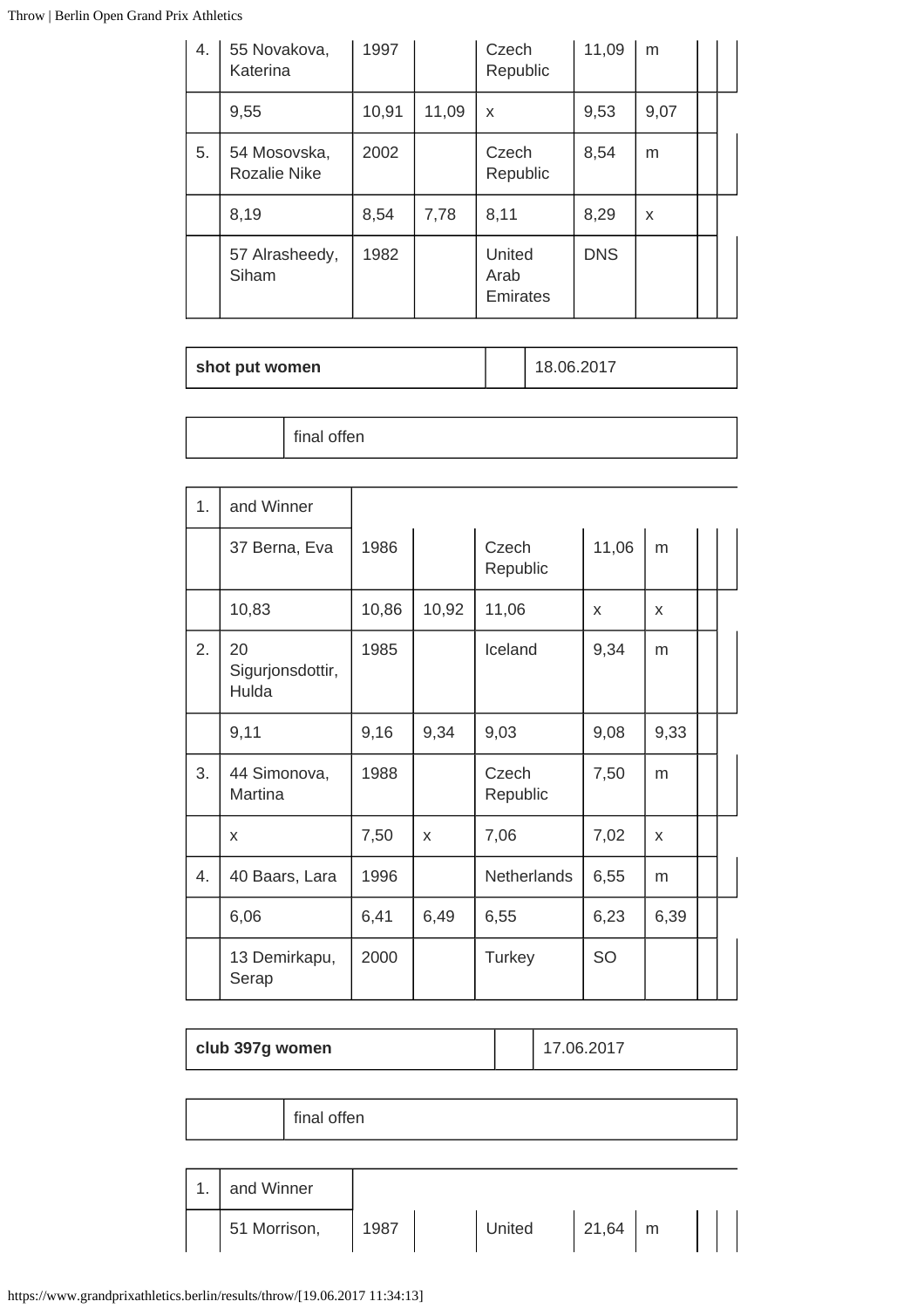|    | Rachael                              |        |       | States of<br>America |       |       |  |
|----|--------------------------------------|--------|-------|----------------------|-------|-------|--|
|    | 18,81                                | 19,67  | 18,11 | 17,81                | 16,31 | 21,64 |  |
| 2. | 32 Wichmann,<br>Hanna Laura<br>Magda | 1996   |       | Germany              | 16,16 | m     |  |
|    | 15,81                                | 15, 13 | 16,12 | 16,16                | 15,72 | 15,06 |  |
| 3. | 32 Muzikova,<br>Anna                 | 1997   |       | Czech<br>Republic    | 15,44 | m     |  |
|    | 15,03                                | 14,03  | 15,44 | 13,40                | 13,94 | 14,84 |  |

| discus women | 17.06.2017 |
|--------------|------------|
|--------------|------------|

final offen

| 1. | and Winner              |       |       |                    |       |       |  |
|----|-------------------------|-------|-------|--------------------|-------|-------|--|
|    | 37 Berna,<br>Eva        | 1986  |       | Czech<br>Republic  | 27,62 | m     |  |
|    | X                       | 26,73 | 26,80 | 27,62              | X     | 26,67 |  |
| 2. | 44 Simonova,<br>Martina | 1988  |       | Czech<br>Republic  | 21,17 | m     |  |
|    | 19,36                   | 19,43 | X     | X                  | X     | 21,17 |  |
| 3. | 40 Baars,<br>Lara       | 1996  |       | <b>Netherlands</b> | 19,12 | m     |  |
|    | 19,12                   | X     | X     | 18,48              | 18,44 | X     |  |

| shot put wheelch women |  | 17.06.2017 |
|------------------------|--|------------|
|------------------------|--|------------|

| 1. | and Winner                 |      |      |                 |      |      |  |
|----|----------------------------|------|------|-----------------|------|------|--|
|    | 55 Strawinska,<br>Karolina | 1997 |      | Poland          | 5,45 | m    |  |
|    | 5,10                       | 4,95 | 5,11 | 5,15            | 5,45 | 5,32 |  |
| 2. | 54 Situ,<br>Ntombizanele   | 1971 |      | South<br>Africa | 5,14 | m    |  |